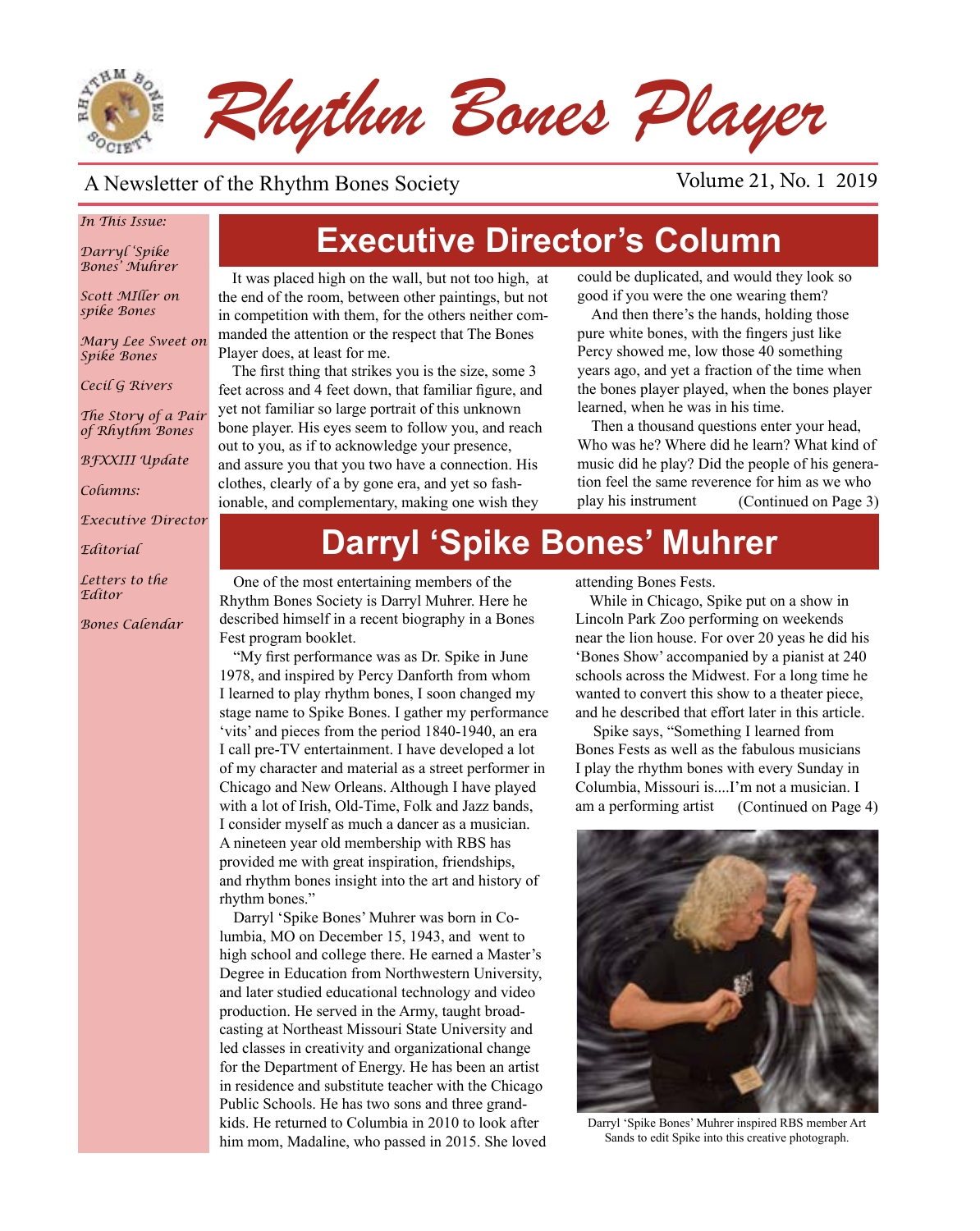### **Editorial**

This issue on Page 1 continues member profiles with Darryl 'Spike Bones' Muhrer. Spike first entertained us at Bones Fest III when our society was organized with Spike a Founding Member. He will be at the Blues Bones Fest to continue that tradition.

At Bones Fest XXII last year, we heard about a New Hampshire rhythm bones player named Cecil Rivers who claimed a record as the fastest rhythm bones player at 18.9 beats per second or 1134 beats per minute, the 18.9 being calculated as 1134/60. The record has been claimed a Guinness World Record, but this could not be proven. However, this might suggest that some sort of a competition existed that RBS needs to know about. So if you are in the Boston or New Hampshire area, there is an opportunity for some research.

Also at last year's Bones Fest was Tom Connolly from Ireland who brings us a story of Steve Throp from the UK whose grandfather entertained troops in the trenches during World War I. Thanks, Tom for a touching story.

I am practicing daily for the Blues Bones Fest (see Page 3 for an update), and finally called to reserve my Shack Up Inn room. I have a few 'Blues' CDs that I practice with, and I hope I learn enough at the Blues Bones Fest to feel comfortable playing with live blues musicians.

### **Letters to the Editor**

Enjoyed reading "A Set of Presentation Minstrel Bones" in the newsletter. The Yale University article identifies them as "possibly rosewood," but the wood appears to be padauk (aka vemillion). See for yourself--

Padauk (aka vermillion) Google search https://www.google.com/ search?q=padauk&source=lnms&tbm=isch&sa=X&ved=0ahUKEwj5vL-WHp83eAhVMRKwKHb9UAXYQ\_ AUIEigB&biw=1210&bih=1285&dpr=2

*Scott Miller*. For reference--https:// www.amazon.com/dp/B015TJ3CDS/

Many thanks for keeping this lapsed  $\&$ former member on the email list.

In occurs to me that you might be interested in my personal connection with Percy Danforth. Years ago I lived in Ann Arbor MI and knew absolutely zilch about The Bones or Percy D., but as it happened our daughter was taking piano lessons from Fran (Mrs. Percy) Danforth. One evening I caught a performance of the Gemini (a couple of local lads, identical twins, who entertained and performed on quite a number of folk instruments, including The Bones, and in the course of the show they got old Percy up on stage to hold forth; quite a show and I was vastly impressed. My wife mentioned that Percy was Fran's husband.

I took over the weekly transportation detail and while our daughter pounded away upstairs I introduced myself to Percy downstairs, asked all the right questions, and he taught me how to manage the bones. Over the ensuing weeks & months Percy & I became good friends and remained so until he left us in 1991, I think it was.

Did you know that, in addition to his solo shows and appearances with other musicians, he used to perform with the University of Michigan's Percussion Ensemble? Wife Fran, herself a professional teacher of music and composer, always seemed a little embarrassed by Percy's musical exploits until his collaboration with the Percussion Ensemble which in her eyes evidently conferred a measure of dignity and legitimacy, and she quit rolling her eyes when the subject of 'The Bones' arose.

Anyhow, I thought that you and maybe others might be interested in this tenuous connection to one of the more illustrious figures in our field of interest. I still have a set of hickory bones (now a little shopworn) that he signed and gave to me. Best regards, *Robert Lindy*

David "Doctor Hamfat" Marin – I have been a harmonica player for 50 years and during that time I also played washboard. I partnered many years with Jimmie Stagger and accompanied or partnered with musicians ranging from Honeyboy Edwards to Lazy Lester to Bo Diddley to Bukka White to Buddy Guy and dozens more famous or unknown good national

*Rhythm Bones Player*

Rhythm Bones Society Volume 21, No 1 First Quarter 2019 ISSN: 1545-1380

Editor Steve Wixson wixson@epbfi.com

Executive Director Stephen Brown bones@crystal-mtn.com

Web Site Coordinator Steve Wixson webmaster@rhythmbones.com

Board of Directors Steve Brown, Executive Director Skeffington Flynn Sharon Mescher Dennis Riedesel Bill Vits, Assistant Director Steve Wixson, Secretary/Treasurer Kenny Wolin  $\overline{a}$ 

 The Rhythm Bones Player is published quarterly by the Rhythm Bones Society. Nonmember subscriptions are \$10 for one year; RBS members receive the Player as part of their dues.

 The Rhythm Bones Players welcomes letters to the Editor and article on any aspect of bones playing. All material submitted for consideration is subject to editing and condensation.

Rhythm Bones Central web site: rhythmbones.org

acts and bad bar bands than I can recall or you would recognize. About 30 years ago I was given a pair of maple bones and after long effort I learned to play a triplet. My friend of over 30 years, the great orchestral percussionist, Bill Vits, has been my inspiration in recent years to get more serious about hand drums and bones. I am a wood carver/sculptor and make bones out of anything that "has a set of them" in it. I also have some "real ones" from Steve Brown and Sandor Slomovitz. I prefer to play Irish style - one handed - most of the time, occasionally with a harp in a rack. *David Marin* 

## **Bones Calendar**

**Bones Fest XXIII, the Blues Fest,. May 2-5, 2019, Clarksdale, MS, Randy Seppala, host.**

**NTCMA Bones Contest.** October 3-4- 5-6, 2019, Fremont, Nebraska. Bones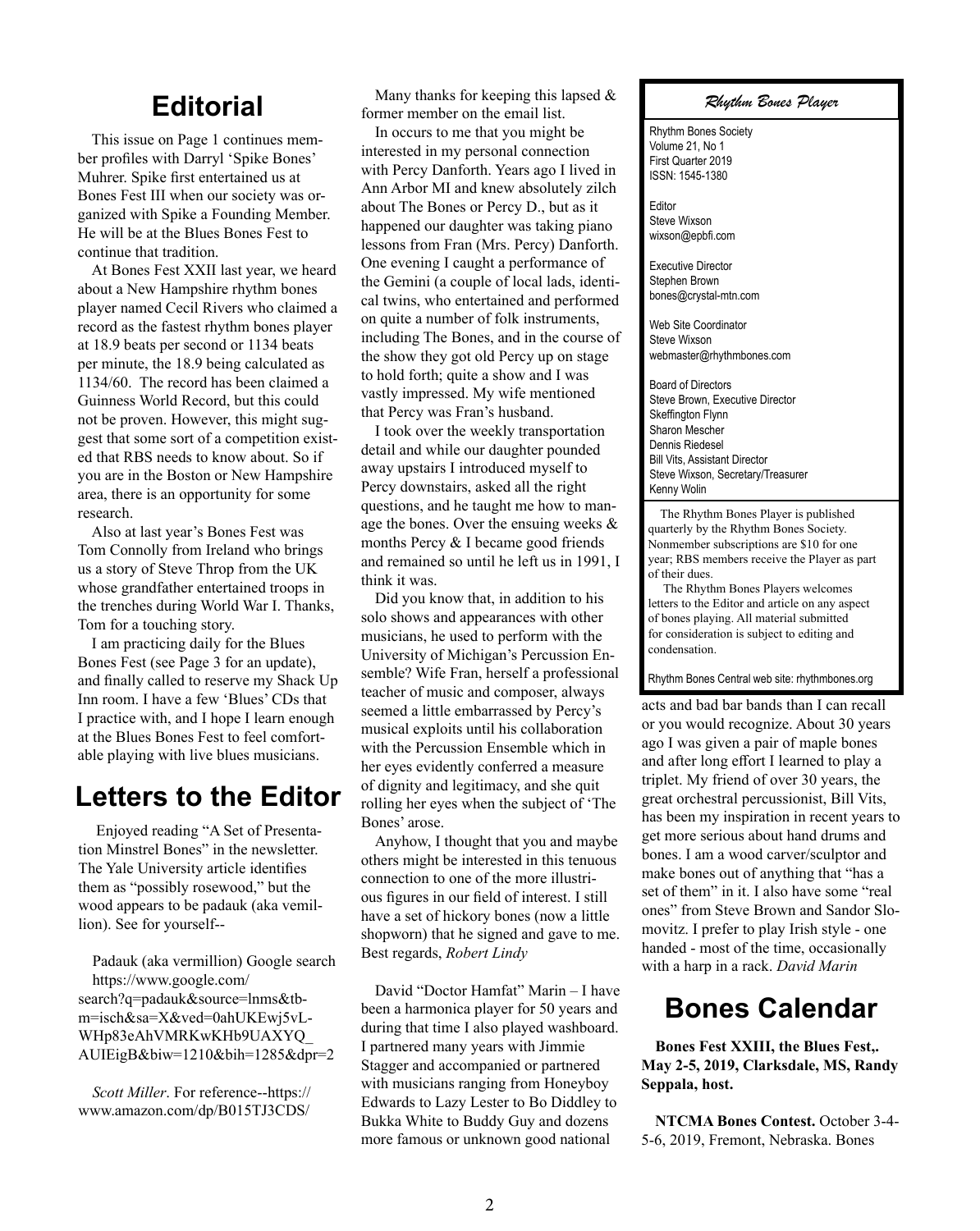today? Just being in front of him is returning to an old friend, and I greet him, the way he greets me, with silent knowing that there is meaning there, that there is magic there, and hoping just a little bit will some how seep into your hands and your bones, and all those things you think represent his playing will also be true of your playing. (Continued from Page 1)<br>today? Just being in front of him is re-<br>**Bones Fest XXIII** 

I returned to The Bone Player, as I sometimes do, making the pilgrimage up to the second floor of the American Wing, after giving my representation of rhythm bones to the 50 something people in the audience in the Instrument Collect at the Museum of Fine Arts in Boston. It was like walking down to the cabin of an old friend, saying, "I just happened to be in the area, and I wanted to say Hello."

Though many images of The Bone Player circulate on the Internet, in books, and other medium, there is nothing like standing before the portrait painted some 161 years ago by William Sidney Mount, and a pilgrimage I would highly recommend. [Check out Steve playing in front of the painting at https://youtu.be/MIBnfpZ4bs.]

Well the snow is starting to recede and I'm making my way to the number of St.Patricks Day gigs, meaning spring is opening it's eye's, and yawning a bit, starting it's yearly wake up. the New England Folk Festival is literally around the corner, which means The Blues Bones Fest in Clarksdale,Ms will soon be here.

Located in the heart of blues history, Clarksdale is not only the former home of blues greats Howling' Wolf and Muddy Waters, but it is the location reported to have been the meeting place between Robert Johnson and the devil which legend has it gained Johnson his uncanny ability to play guitar.

I have loved the blues since first playing in a high school blues band, and the music does seep into your bones! We will be in the heart of it, staying at the Shack Up Inn, playing in the Juke Joints, and getting to know the people of Clarksdale!

I implore you don't miss this one, and who knows perhaps a number of us will gather at midnight down by the cross roads to see if just a little of Robert Johnson's magic just might rub off on our bones! *Steve Brown*

# **Update**

BONES FEST XXIII is just around the corner, only 6 weeks away; we have over 30 bones players and future bones players registered and anticipate more will get on board. When I spoke with Bill Talbot, owner of Shack Up Inn, last week there were only 10 rooms/shacks left in the block he set aside for us, so if you want to stay at the Shack Up for the full Mississippi blues experience get a reservation soon. There are also other motels and hotels available in town, I would suggest a new one called Traveler's Hotel. It looks like we have several beginners and newer bones players coming in and that is a great situation in that rhythm bones was once more prevalent in the blues and reintroducing the bones back into the blues is one of the goals of Bones Fest XXIII. Of course all genres of music and styles of bones playing are welcome as always.

Thursday evening May 2nd will be a hospitality and greeting session at Shack Up Chapel with hors d'oeuvres and a cash bar from 5 to 8, with blues music and bones jamming going on. Friday and Saturday breakfast will be served from 7:30 to 9:00, and lunch from 12:00 to 1:30 by Ms. Sasha Montry, our fabulous local caterer, cost included in registration fee. Evening meals will be on your own

at local cuisines. However, on Friday a local vendor, Mr. Bobby Cook will be at the Shack Up doing a crawfish boil from 4:30 to 7:00, before night jams at 8:00 at Stan Street's Hambone Art & Music Gallery, featuring The Hopeless Case Bar on 2nd Street in Clarksdale. We will have music happening and space for teaching bones in back and working on our individual performances for our public show at Ground Zero blues Club on Saturday evening. Ground Zero features "Southern Soul Food" so if you want to chow down on the real thing before the show it is exceptional. I had a pulled pork plater with meat hot out of cooker last week "WOW"! The climax of every Bones Fest is the "individual bones playing performances" which will take place on the famous stage of Ground Zero Blues Club, where every blues man wants to play. We will have the stage from 7:00 to 9:00 for our performances followed by one of my very favorite blues bands the fantastic "Organgrinders" – "Come and party with the Monkey". Enjoy amazing music, food, Southern hospitality and fellowship at Bones Fest XXIII.

If you are selling bones try to keep yourself mobile as we will be moving around in the evenings. Workshops and day time activities are still in planning stages. Many local musicians have expressed interest in the festival and will be at Shack Up and be available for jam sessions. *Randy Seppala* 

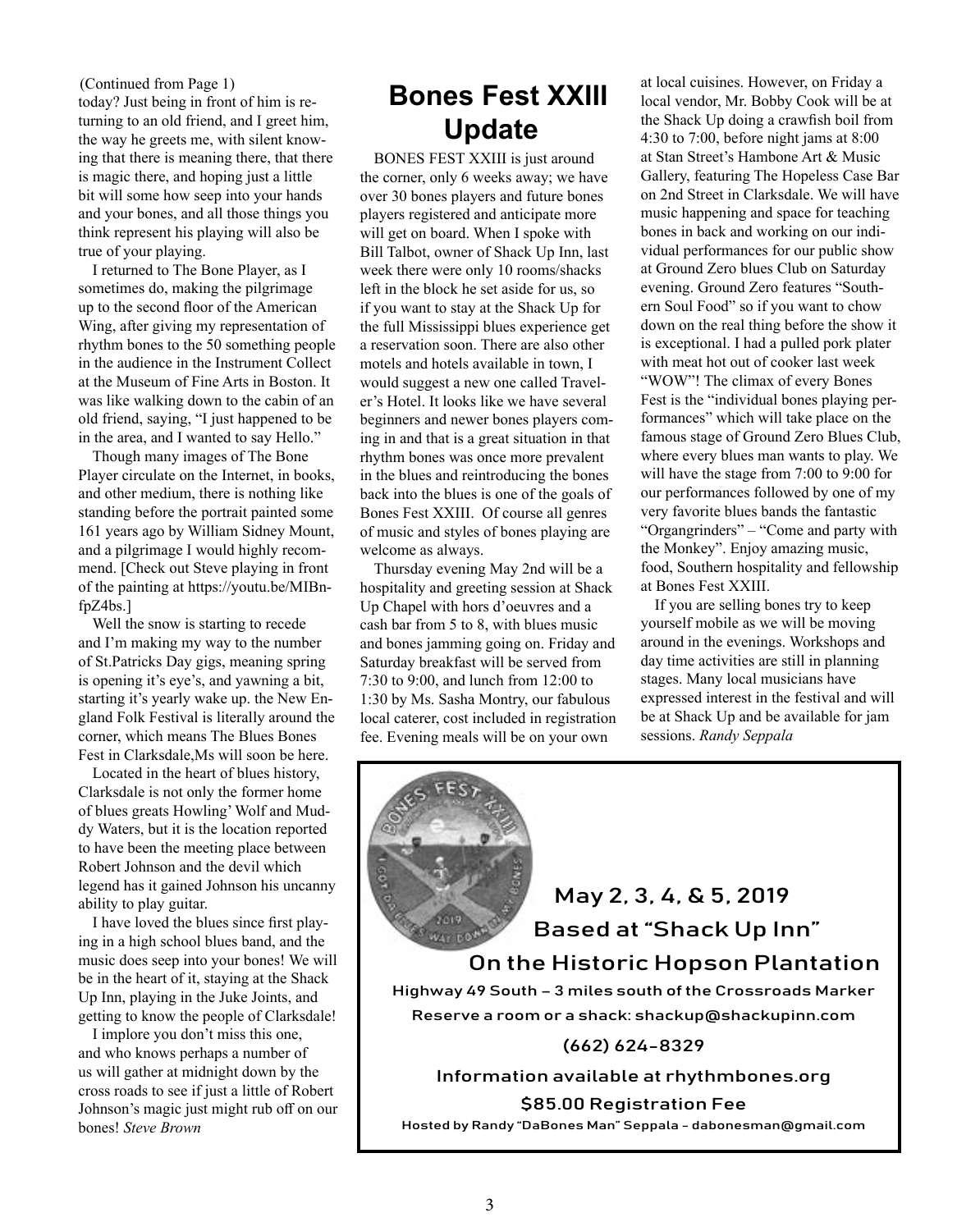combining with equal gravity...Music - Motion - and EMOTION! For example watch *Redwing* at https://www.youtube. com/watch?v=wyKLHmNDtY4." (Continued from Page 1)

There is a short section in a video that shows a young Spike Bones performing at a summer festival in Chicago. Go to https://mediaburn.org/video/image-union-municipal-mirth/ and move to 14:24 in the video. It is delightful particularly for those who have only known him as a RBS member.



Children listen to Spike Bones at Pirate's Cove Children's Theme Park in Elk Grove Village. File photograph from Daily Herald, August 1982

In 1991, Spike joined the Lonie Walker's jazz band playing most weekends at the Underground Wonder Bar in Chicago. From that relationship, Spike self produced a limited release CD titled "Bones Meets Jazz."

Another recurring venue was street performers on the Chicago Transit Authority's historical rapid transit train where he was at times joined with city officials.

As for his connection with Percy Danforth, he once wrote this. "I remember the weekend I spent with Percy Danforth at a university in La Crosse, Wisconsin. The university paid Percy to come as a performer, and scheduled him for two all day street fairs, several luncheons and dinner performances as well as a evening appearance with the symphony. Percy was physically drained and his legs hurt, but he just kept on boning.

"That weekend I went along as Percy's

go-for, chauffeur, and assistant. We discussed everything from music to his life as an architect during the depression. I will alway remember him saying to me: Spike, always remember every intelligent plan fulfills a need."

Spike with Scott Miller hosted Bones Fest XII in St. Louis, and to read the details search the online newsletters for the Volume 10, No 4 issue or watch 'https://www.youtube.com/watch?v=Fn-MegTzLeJ8.' We had great facilities and program at the University of Missouri at St. Louis with plans for a riverboat dinner, but some events got canceled for security reasons due to the 100,000 person political rally under the 'Arch' for the 2008 Obama-Biden campaign.

Spikes performances at annual Bones Fests are remarkable. One feature is getting the audience involved by passing out rhythm bones and other musical noise makers and going into the audience. His performances have included a skeleton costume with red fluorescent rhythm bones lit by ultraviolet light, rhythm bones with long red flags attached, juggling rings, limberjack doll, violin, large cue sheets for the audience, skeleton marionette, animal rhythm bones, vegetarian (wood) rhythm bones, and he has given workshops on how to perform like he does. And at a couple of Bones Fests he has put on a shorter performance of his 'Bones Show' that he describes next.

"Now I focus my professional attention on a one-act theatrical presentation titled *Skin and Bones - Hair and Guts.* I define Spike Bones as a 150 theatrical character - part fact - part fiction. This play has allowed me to bring 40 years of boning experience to share with folks in a one hour show. This is my Sunset Show.

"During the last four years, I have been focused on creating a two acre venue called "Bones Camp" sometimes called, "A Poor man's Disneyland. Thank you Mary Lee and Frank Sweet for your visit. You are my witnesses. Originally this camp was to be a venue for my show as a rhythm bones podcast.

"Some of my goals were met, however, the tail was wagging the dog. That is the main reason I've been missing the last two years from these Bones Fests.

"To see a documentary on Bones Camp, A Poor Man's Disneyland go to https://vimeo.com/214239758.

"I just purchased my first home and am in the process of closing down Bones Camp. I am simplifying and refocusing my life. I will see you all in Mississippi in May come hail or high water. Looking forward to hearing rhythm bones and your stories."

Spike was interviewed on television recently and promoted the Rhythm Bones Society. Check it out at https:// www.youtube.com/watch?list=PL0o51w-HVCwWsTFDJYp2FeNJ32uZV\_tcd4&v=RJjyR-orRuE

With such a warm and entertaining personality, it is hard to imagine Spike not on stage or on the streets delighting children and all of us. See you soon, Spike Bones! *Steve Wixson*

## **Mary Lee Sweet on Spike Bones**

So what do you do on the way back home to Florida when you find yourself near Columbia, Missouri? You call Spike Bones, of course, and invite him to lunch. But he invited us to "Bones Camp!" What an incredible place he created! We saw many of the displays that he has used at Bones Fests. There were also new sights! After the tour, we enjoyed a great lunch together and were on our way. *Mary Lee*

## **The Speed of Some RBS Members**

The story of Cecil Rivers on the opposite page makes one wonder what are the speeds of some of our fastest members such as Jerry Mescher, Barry Patton, and Bill Vits. The only way I could test this was by using video clips from previous Bones Fests which unfortunately are not their fastest speed since they were playing to live or recorded music. The method was to look at a 1 second clip of triplet rolls with an audio program and manually count the clicks.

The results: Jerry, 8 per second playing solo to Maple Leaf Rag, Bill and Barry, 13 per second.

These numbers suggest Cecil's 18.9 clicks per second is believable, however, hopefully one day we will find out how he obtained that number so we can try to beat it. *Steve Wixson*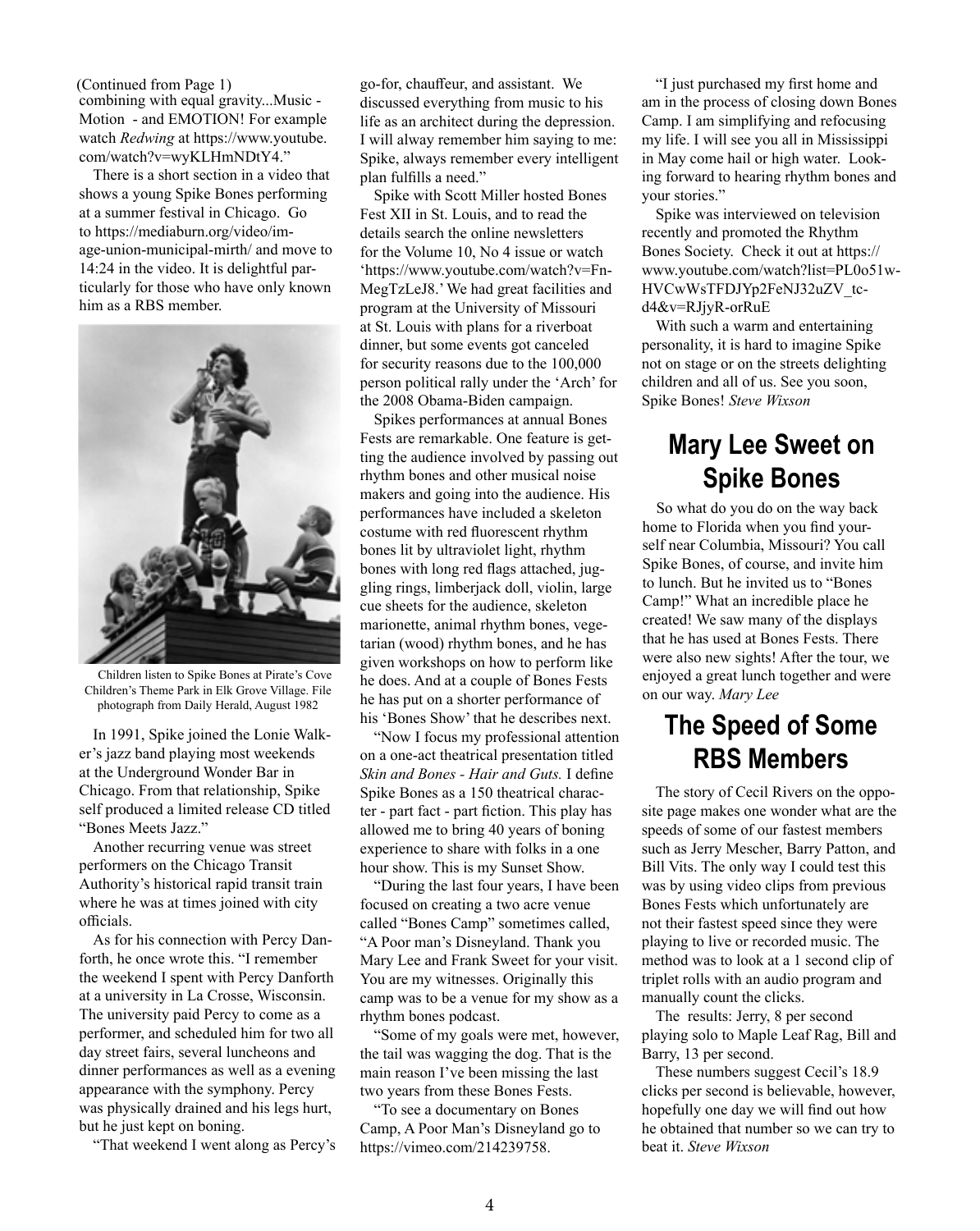

Cecil George Rivers was born on December 13, 1910 at Watersville, Vermont, and died on January 14, 2000 in Portland, Maine following a single car accident. His obituary notes he carried the name of "Mr. Bones," and he was playing rhythm bones and performing right up to the end of his life.

What makes him of interest to rhythm bones players is his claim to be the fastest player in the world, playing 18.9 clicks per second or 1134 per minute. There was mention that this was a Guinness World Record, but no official record has been found.

Cecil lived in Vermont and Massachusetts with his first wife and had two children. Later after marrying his second wife he lived in Moultonboro, New Hampshire and later close-by in Tamworth. There were many step children and step grandchildren, and one of the latter, Beth Barker, was very helpful supplying newspaper articles and calling family members for other stories.

According to his long time next door neighbor, he had an interesting life. When he was a young adult, probably sometime in the late twenties or thirties, he played semi-pro baseball for a team out of Vermont. After that, he spent some time in Alaska and other parts of the country doing construction work.

He was a 'See Bee' in the Navy during

WWII serving in Guadalcanal and the **Cecil Rivers** WWII serving in Guadalcanal and the times long distances to find a place to play his rhythm bones. When he arrive qualified for the 1936 Olympic Shooting team though since Hitler would not let foreigners have a gun in Germany the competition was held in Norway. He had a collection of something like 60 long guns. He was a photographer for a while for a well know historian. He was a registered backcountry and hunting guide in New Hampshire and Maine. He was a carpenter and cabinet maker and later a boat builder, and also had a large collection of axes (his father was a woodsman). Cecil was the kind of guy who, if he decided he liked you, would do darn near anything for you.

> In his younger days, he was a drummer, and during the 40' and 50s played in a swing band. His favorite instruments was the banjo that he learn when he was a kid and played professional, however, that stopped 25 years later when he accidentally crushed his hand in a planer. Cecil said, "I was pretty good." He learned to play rhythm bones when he was six years old, and moved to playing them regularly after the banjo accident and when his drums got to be too hard to move around.

His obituary said he was renowned in Washington Valley for his ageless zest, his love for the dance floor and his musical ability. He was a frequent performer with many bands playing rhythm bones, and he was still playing the bones at various country dance halls almost up until the day he died. Cecil loved to tell stories and talk about his experiences.

His stage and dance hall routine went something like this. He would dress up in one of his many outfits and drive someplay his rhythm bones. When he arrived and there were drums and no drummer, he would play the drums. Bands who knew his skill would invite him to play because the crowd love him.

Cecil said, "I came to play, and if a band wants me to play, I'll play. I go up and tell them I'm better than they are and if there is anyone in the hall who likes to hear me play, they better let me play." If a band didn't think he would fit it, he did not take it personally, and would go back to his table where frequently a pretty young lady would help him on with his vintage sports jacket.

When a band let him play he was most grateful. He had studied the band's playlist and knew what song was coming.

One trait dance hall owners liked is that he would take to the dance floor and get people dancing. There were lots of 'his honeys' that he danced with, however, if they couldn't keep up with him, he would find another.

He readily admitted that his zest for the stage and the dance floor was partly just a search for companionship. After his third wife died he sold his house and bought a trailer. His daytime contact with people was often limited to trips to the post office and with teens who wanted to explore his record collection.

This story of Cecil Rivers is incomplete, and maybe there will be an update in a future issue. One issue is to find the contest where he documented how fast he could play. Another small detail is the identity of the rhythm bones player who play bones at the back of the church at his funeral. *Steve Wixson*



Cecil Rivers playing rhythm bones with The Shifers Band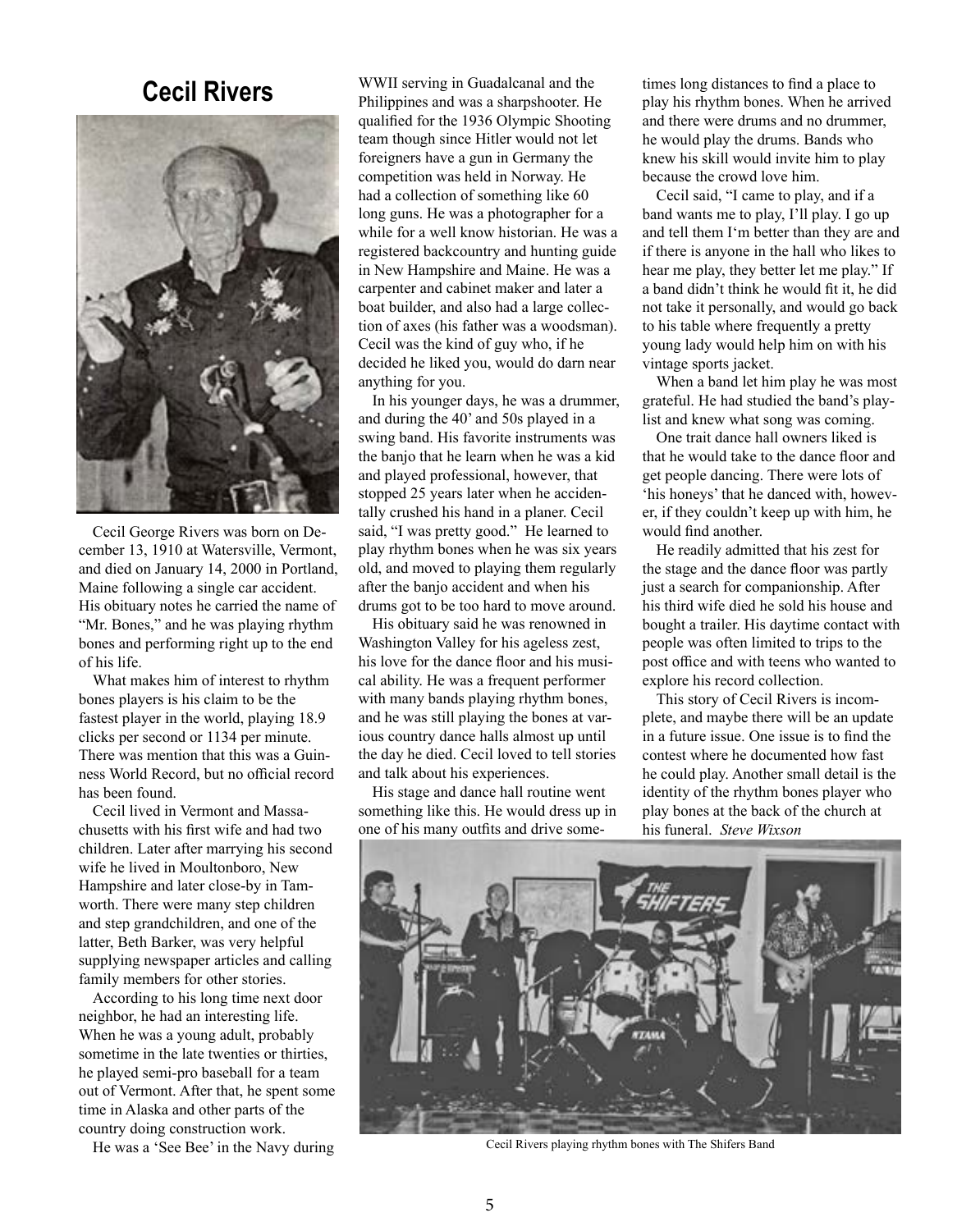## **The Story of a Pair of Rhythm Bones**

This is the story of a pair of Rhythm Bones, circa 1900, played in the trenches by a West Yorkshire soldier in WWI and by his son through WWII

### **February 21 2019**

I got the following email from a gentleman in West Yorkshire, England:

"Hi, my name is Stephen Thorp."I have a pair of very old rhythm bones, circa 1900, which belonged to my grandfather.

"Just wondered if they may be of interest to you or do you know of a collector who may be interested in buying them. I enclose photographs, and look forward to your feedback. Regards, Stephen."

I engaged in conversation with Stephen and over the next few weeks and I was fascinated, thrilled and humbled by the story that unfolded. I bought the bones from Stephen and I will be putting a tribute video up on my website in the coming months.

Here is the story, mostly told in Stephen's words, and I hope that people who read it will take a minute to remember Charlie Thorp, his son Jack Noble Thorp, and his grandson Stephen Thorp, and thank Stephen for sharing these precious and amazing memories:

### **22 February 2019**

"The bones belonged to my Grandfather, and passed down from his father, and from the tales my father told me they were used to entertain the troops in the first world war."

### **23 February 2019**

"Hi Tom, Thank you for accepting my offer of 35€ for the bones. I am the last surviving member of the Thorp family line and have no-one to pass them on to.

### **HISTORY**

My grandfather, Charlie Thorp served in the British Army 1914-1918, my Dad told the story of Charlie playing the bones to entertain the troops in the first world war.

My Dad, Jack Noble Thorp, born 1922 served in the British army 1939-1943.

I can remember my Dad trying to play the bones when I was a lad at Christmas and birthday parties, but believe me you wouldn't have wanted him in your band, ha ha.



Unfortunately the ghostly photo of Charlie Thorp is the only remaining photograph of him.

When my Dad died age 86 I became the keeper of the bones. If this little bit of history about the bones does go into the Society magazine I will be thrilled. 'They should not be forgotten.' Kind Regards, Stephen."

I received the bones from Stephen on March 1st. I couldn't believe I was holding in my hands a pair of bones that had seen two World Wars and been used to entertain troops in the trenches in World War One. I wanted to know more detail of the history, and here is what Stephen wrote:

### **March 5 2019**

"Hi Tom, That's great, and here's a bit more information on their history.

My grandfather was Charlie Thorp from Wakefield, West Yorkshire who served in the British Army during the 1st World War. He was in the 1st battalion, K.O.Y.L.I (the Kings Own Yorkshire Light Infantry) 1914-1918. Charlie saw action in Singapore, then the Western front in France, then Salonika Greece.

The bones would have traveled with him, so if they could speak they could tell you a real story of the horrors of war. His and his comrades contribution to the war effort should never be forgotten.

When he finally came home from the war he still entertained people by playing the bones in the local hostelries and at family gatherings.

Unfortunately Charlie didn't live to a great age, as he passed away at the age of 39. That's when the bones were passed down to my father, Jack Noble Thorp.

Jack served in the British Army R.A.S.C (Royal Army Service Corps) 1939-1943. His rank was Private, Army number T-1070960. 1805 Bailey platoon.

Dad was away from home for 5 years from age 18 to 23 . He served in Italy at the battle of Monte Casino, then North Africa, Holland and Belgium and finally saw the horrors at the liberation of Belsen.

I believe he too had the bones with him during his Army service, even though he was no expert at playing the bones.

It's really hard to believe that a little set of bones could tell such a story.

Please find attached photo of Dad age 86 at his granddaughters wedding with his cap badges and Army medals around the frame (see Page 8). Plus a photo of myself Stephen John Thorp, the last in the line of the Thorp family. Unfortunately dad passed away 10 weeks after this photo was taken.



Jack Thorp in his Army uniform at age 21

Don't know it's of any interest to you , but the story could go on. It's not really relevant to the bones, but I have some letters that my father wrote home during his Army days to his friend back home, that have an interesting twist, as the way I came to have them is quite unbelievable.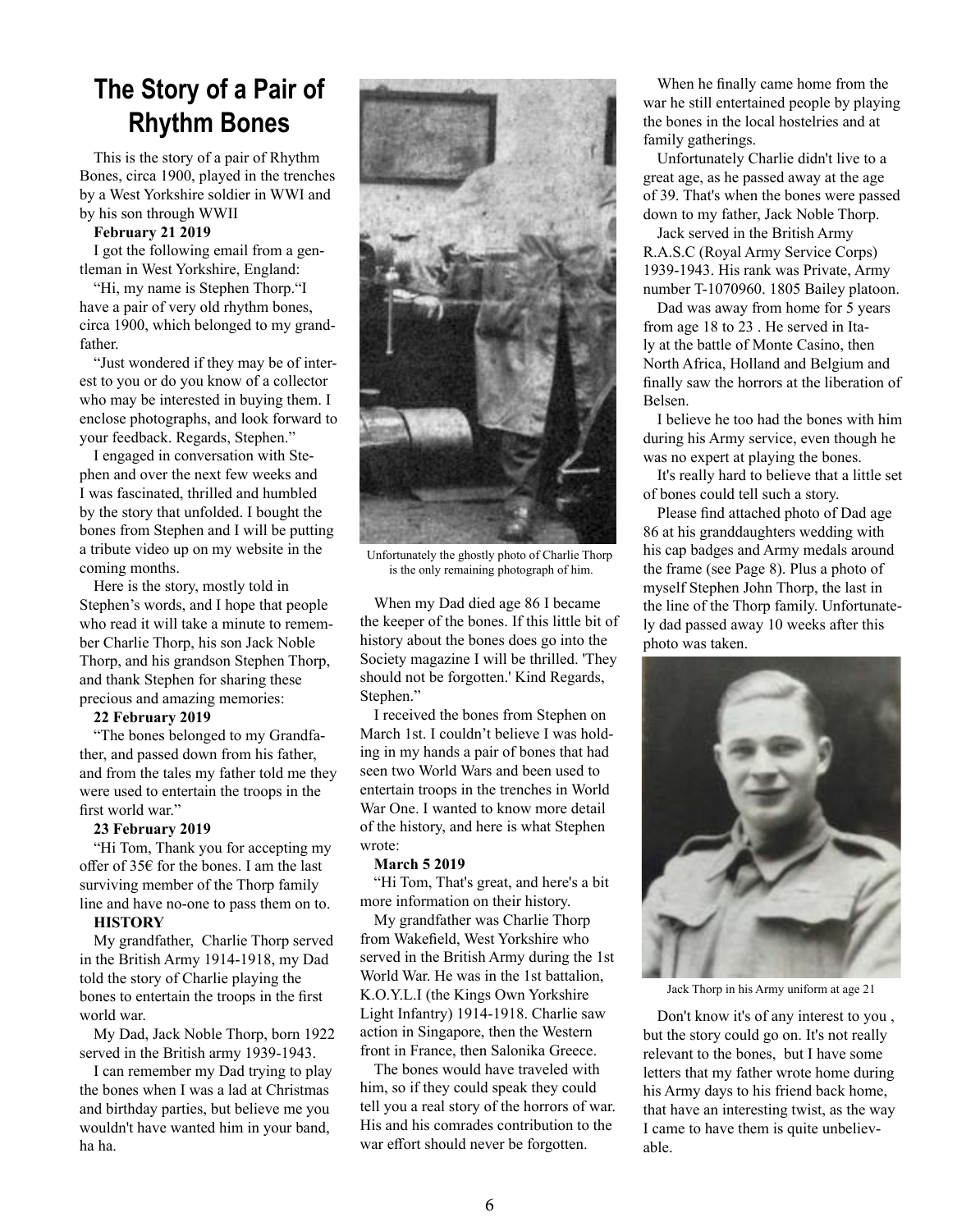Please do use the photo's, I am so happy the story will be told."

Needless to say I could not resist getting back to Stephen and asking him about the story behind the letters written by his dad Jack to a friend back home during World War Two. Here is that story:



Stephen Thorp

### **March 8 2018**

"Hi Tom, This is the story of Dad's letters.

My Grandfather Charlie Thorp died young, so it left Dad a bit lost without a father to look up to.

Dad started work at the age of 14 and worked for his uncle, Sidney Noble as an apprentice carpenter/ undertaker.

When war broke out and Dad got his call up papers he saw it as a way to get away as he was not happy at the time. 'Out of the frying pan into the fire' as they say. Dad was taken under the wing of an older man called Harry Charlesworth, who was a master cabinet maker. Dad thought the world of Harry, so when Dad went away to war he wrote letters to Harry for 5 years, whenever he got the chance.

When Dad came home at the end of the war in 1945 he got a job at a local firm EMD Parkinson and Son Funeral Directors. He himself then became a funeral director for the next 50 years, until his retirement at the age of 80.

Sadly he lost all touch with his great friend Harry. Fast forward 35 years when Dad got a call from a lady whose husband had just passed away. When Dad went out to arrange the funeral and pick up her husband's body, he was shocked to find out, yes, it was his old pal Harry.

She had no idea at this time who Dad

was. As the funeral arrangements went on, she got to know Dad's name, and she said 'are you the Jack Thorp who used to write to Harry from the Army?' I am said Dad, to which she replied, then I have something for you, she then went upstairs and brought a pile of Dad's letters from Harry's bedside drawer, he had kept them all those years. Then she said I am so pleased that Harry's old pal will be looking after him at this sad time. He would not have wanted it any other way. It was such a shame they couldn't have been reunited in life, rather than after Harry's death.

Dad took the letters home, but never opened or read them again. Then one day about a year before Dad passed away, he told me this story and gave the letters to me. I also did not read them until a few years after his death. They were so lovely to read, but also very upsetting.

If there is such a thing as fate, then this was meant to be. The contents of the letters are not horrific tales, but are of a young man, scared, lonely and far away from home, he just needed a friend.

Dad started dealing with death at the age of 14, and saw unimaginable horrors during the War. And then spent the next 50 years dealing with death and bereavement. He was a kind, caring and compassionate man, who never let anyone down. He had a great sense of humour and a lovely smile. And when he died, I lost my best friend.

I am so pleased I have had the opportunity to tell this story to you, Tom. You are the only person apart from my wife that I have ever told it to. It is something I have wanted to do for a long time. If you do want to know the contents of the letters, I would be more than happy to send you copies of them. If not, I won't be offended, just pleased that you have shown an interest in the story. Regards, Steve."

I found this story touching, sad, joyful and inspiring. Isn't it wonderful that rhythm bones can be instruments for such human connection. Slán go fóill, *Tom Connolly*

[Editor Note: Pocket musical instruments like rhythm bones and harmonica have gone to many wars. For another touching WWI music story, search the Internet for WWI and Silent Night.

## **Scott Miller on Spike Bones**

Spike is an enormously creative and energetic person who has dedicated himself to the ancient art of rattling the bones.

I first met Spike in 2003 at Bones Fest VII in Louisville, Kentucky. His on-stage performance was a big hit with everyone - especially children. After the performance my two young kids met him in the lobby. Spike is a natural entertainer who knows how to make kids laugh.

A few years later we worked together on Bones Fest XII, which was held in 2008 here in Saint Louis. It was Spike's idea to take on the challenge to begin with. About all I did as co-host was arrange for the main venue. Spike did just about everything else.

• He created the BFXII logo.

• He came up with the "Bones University" theme for the event.

• He booked a riverboat cruise.

• He petitioned the Mayor's Office which officially proclaimed October 17 through October 19 as "Bones Fest XII Weekend" in the City of Saint Louis.

• He coordinated a Bones Fest excursion beginning from our headquarters at the University of Missouri, to the Metro Link train, to Union Station for lunch, then to Soldier's Memorial for an impromptu public bones show.

• He coordinated the "Grand Bones Fest Show" public performance.

...and he did so much more.

Incidentally, Spike even met with the University of Missouri media department, which documented Bones Fest XII - and put it on a DVD that was mailed to each participant.

Oh, and Spike did most the work while living in Columbia, Missouri - a two hour drive from Saint Louis!

We are truly fortunate to have such a creative, resourceful, dedicated, and welcoming member in our group. *Scott Miller*